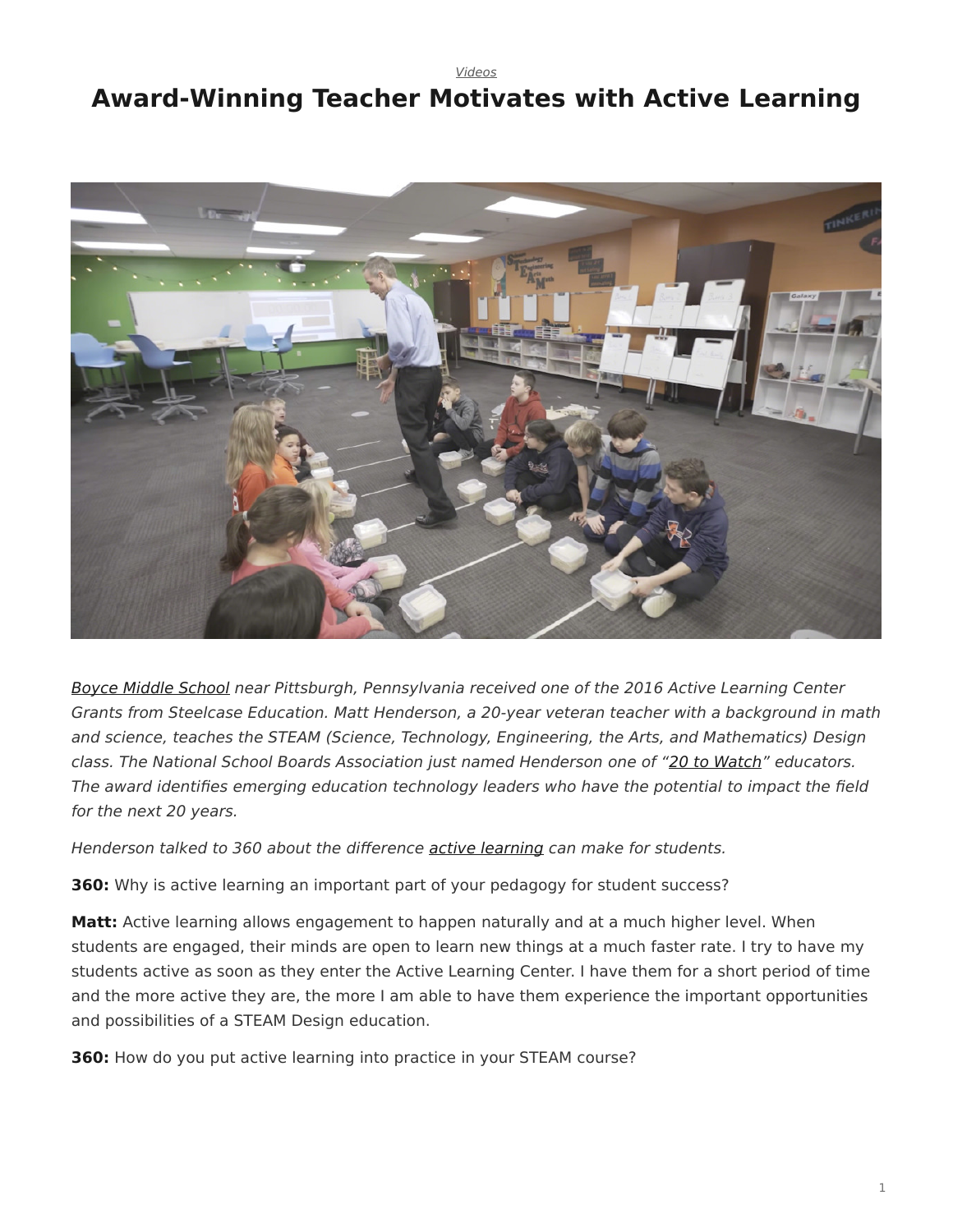**Matt:** We don't waste any time! From the moment they walk into the Active Learning Center classroom, I have the students using their hands and minds to tinker, make and engineer. The students engage in many hands-on activities that allow students to use the design cycle naturally.

## **ACTIVE LEARNING CENTER GRANT**

Browse resources, sign up for updates and learn more about Steelcase Education's Active Learning Center Grant.

**360:** You talk a lot about Think, Make, Share in the classroom, but also Think, Make and Fail. Can you tell us about your approach to failure and how it can contribute to success?

**Matt:** Failure is a word that students find uncomfortable. My hope is that students realize in order to make, create, design, or engineer anything new, failure is in their future. The more opportunities students have to learn to deal with and confront failure, the more comfortable they will become with the process of pursuing new ideas. The students quickly begin to realize you can learn more through failure than success. The natural human side effect of failure is frustration and this too can become a lesson. Students have the opportunities to practice and learn determination and persistence.

## **"I truly feel that the Steelcase Active Learning Classroom is going to start an entire movement of new makers and creators in our community."**

**360:** As the STEAM teacher, what's your favorite part of the new Active Learning Classroom? How does it compare to your previous classroom?

**Matt:** My favorite part of the new classroom is having the opportunity to show students that they are capable of more than they realize. With more opportunities for engaging hands-on learning activities, I am able to have students see their success and failures at a much faster rate than in my previous classroom settings. I am able to push them further than they ever thought possible.

**360:** What differences have you seen in your students since the installation of the [Active Learning](https://www.steelcase.com/discover/information/education/active-learning-center-grant/?utm_source=360research&utm_medium=blog&utm_campaign=alcgrant&utm_content=boyceqa) [Classroom](https://www.steelcase.com/discover/information/education/active-learning-center-grant/?utm_source=360research&utm_medium=blog&utm_campaign=alcgrant&utm_content=boyceqa)?

**Matt:** The students are extremely excited to enter the classroom and very disappointed when they have to leave. When I hear students say that they would rather stay in STEAM class than go to lunch or recess, I know that I have done my job. The enthusiasm the students have to create and make is so exciting to see. I truly feel that the Steelcase Active Learning Classroom is going to start an entire movement of new makers and creators in our community and spark interest in the fields and professions of STEAM education.

**360:** Have there been any unexpected surprises since the installation of the new classroom? Anything you didn't know you'd use as much?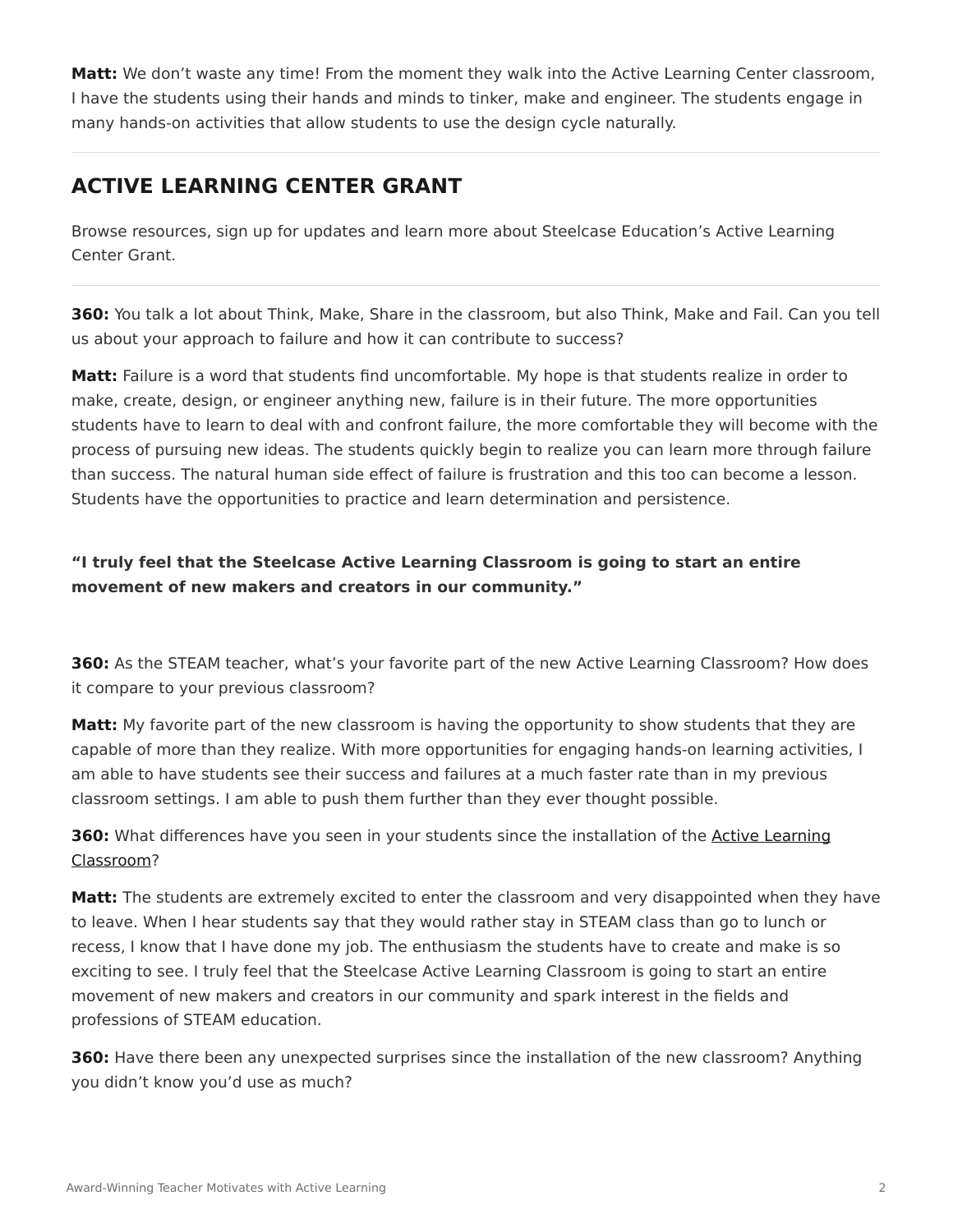**Matt:** The [Buoy](https://www.steelcase.com/products/education-lounge-seating/turnstone-buoy/) stools!!! The students love these stools. There isn't a day that goes by that a student doesn't ask, "Where did you get these?" Since I only have four, I rotate the students each class, so they all have a chance to sit on the stools at least once.

**360:** What are your goals for the future of Active Learning Classrooms in your school or in the district as a whole?

**Matt:** We are hoping to extend the active learning experiences into other buildings in our district. Since we are offering STEAM Design class in our 5th and 6th grade middle school, we are looking to have this happen at our 7th and 8th grade middle school as well. We have a very well established STEAM Design program at our high school and one of my professional goals is to spark an interest in my younger students in STEAM Design and have more students enroll in the high school classes in the future.

The application period for Cycle 4 of the [ALC Grant](https://www.steelcase.com/discover/information/education/active-learning-center-grant/?utm_source=360research&utm_medium=blog&utm_campaign=alcgrant&utm_content=boyceqa) begins on Friday, December 1, 2017 and will remain open until Friday, February 2, 2018.



## **[Rebecca Charbauski](https://www.steelcase.com/research/articles/author/rcharbausteelcase-com/) Senior Communications Specialist**

Rebecca, an Emmy-winning journalist, reports on global research impacting the places where people work, learn and heal. Over her career, Rebecca spent 17 years covering local and national news events on television and a variety of digital platforms. She directed a digital news group in Kansas City for three years before becoming news director in Grand Rapids, Michigan for more than five years. Prior to Steelcase, Rebecca worked with one of the four largest media groups in the United States to coordinate news coverage among 48 newsrooms from the east to west coast.

| +About Steelcase |  |
|------------------|--|
| +Customer Care   |  |
| +Legal Notices   |  |
| +Connect With Us |  |
| +Contact Us      |  |
|                  |  |